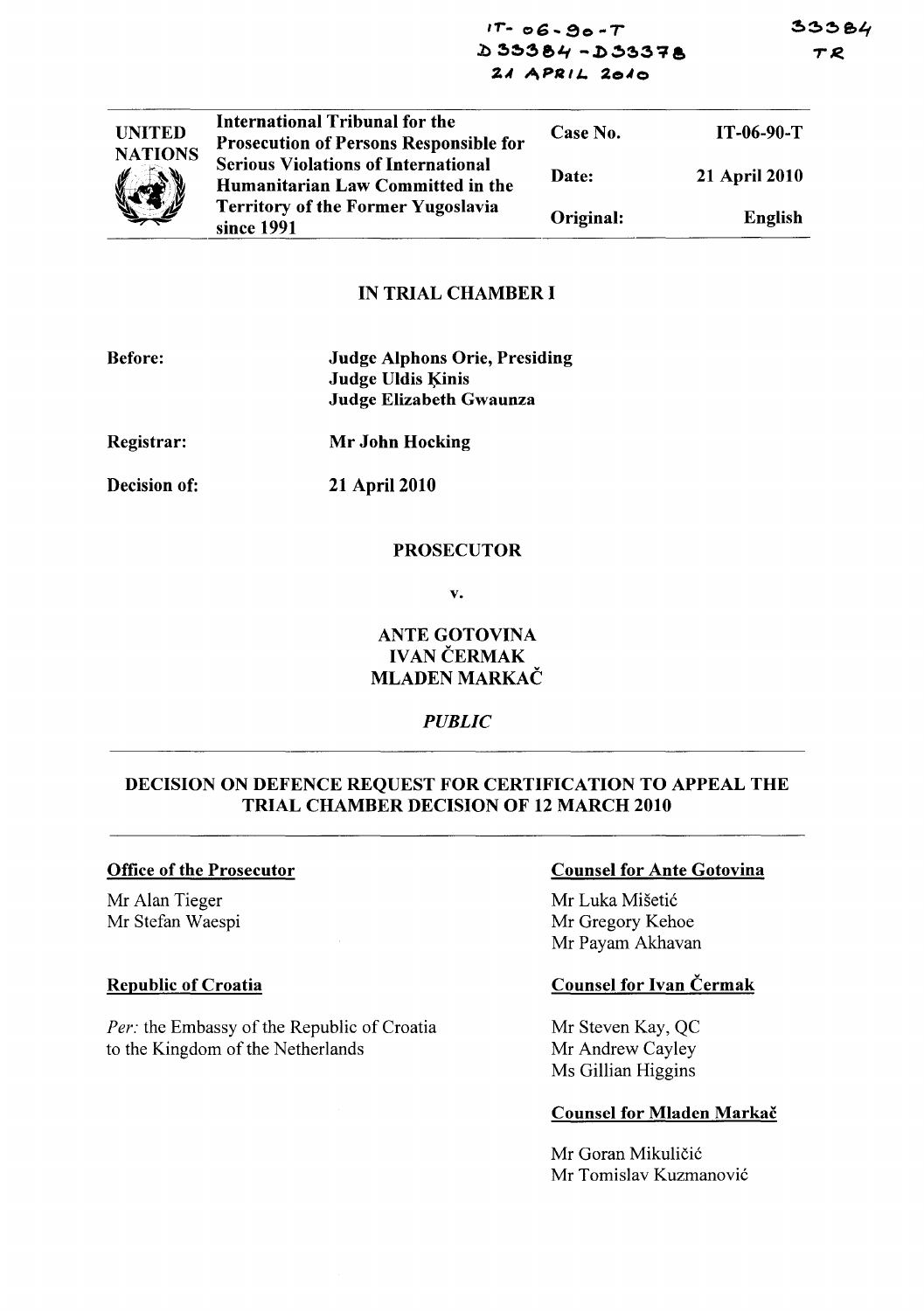### **PROCEDURAL HISTORY**

1. On 12 March 2010, the Chamber issued the Decision on Requests for Permanent Restraining Orders Directed to the Republic of Croatia ("Decision").<sup>1</sup> On 18 March 2010, the Gotovina Defence filed a request for certification to appeal the Decision ("Request").<sup>2</sup> On 1 April 2010, the Prosecution responded ("Response"), opposing the Request.<sup>3</sup> On 6 April 2010, the Gotovina Defence requested leave to reply to the Response.<sup>4</sup> On the same day, the Chamber decided to grant the Gotovina Defence leave to reply and informed the parties of this decision through an informal communication. On 8 April 2010, the Gotovina Defence replied to the Response ("Reply").<sup>5</sup> On the same day, the Markac Defence filed a motion ("Markač Defence Motion") to join the Request.<sup>6</sup> Under Rule 73 (C) of the Tribunal's Rules of Procedure and Evidence ("Rules"), a request for certification shall be filed within seven days of the filing of the impugned decision. The Markac Defence Motion was filed 27 days after the filing of the Decision and the Chamber will dismiss it for this reason.

### **APPLICABLE LAW**

2. Rule 73 (B) of the Rules requires two cumulative criteria to be satisfied to allow a Trial Chamber to grant a request for certification to appeal: 1) that the decision involved an issue that would significantly affect the fair and expeditious conduct of the proceedings or the outcome of the trial, and 2) that, in the opinion of a Trial Chamber, an immediate resolution by the Appeals Chamber may materially advance the proceedings.

## **SUBMISSIONS OF THE PARTIES**

3. With regard to the first requirement of Rule 73 (B) of the Rules, the Gotovina Defence submits that the Chamber has acknowledged that the Decision affects Mr Gotovina's

<sup>&</sup>lt;sup>1</sup> Decision on Requests for Permanent Restraining Orders Directed to the Republic of Croatia, 12 March 2010. <sup>2</sup> Gotovina Defence Request for Certificate to Appeal the Trial Chamber's Decision on Requests for Permanent Restraining Orders Directed to the Republic of Croatia, 18 March 2010.

<sup>&</sup>lt;sup>3</sup> Prosecution's Opposition to the Gotovina Defence's Request for Certification to Appeal the Trial Chamber's Decision on Requests for Permanent Restraining Orders Directed to the Republic of Croatia, 1 April 2010. <sup>4</sup> Gotovina Defence Request to Reply to Prosecution's Opposition to the Gotovina Defence's Request for

Certification to Appeal the Trial Chamber's Decision on Requests for Permanent Restraining Orders Directed to the Republic of Croatia, 6 April 2010.

<sup>&</sup>lt;sup>5</sup> Gotovina Defence Reply in Support of Request for Certificate to Appeal the Trial Chamber's Decision on Requests for Permanent Restraining Orders Directed to the Republic of Croatia, 8 April 2010.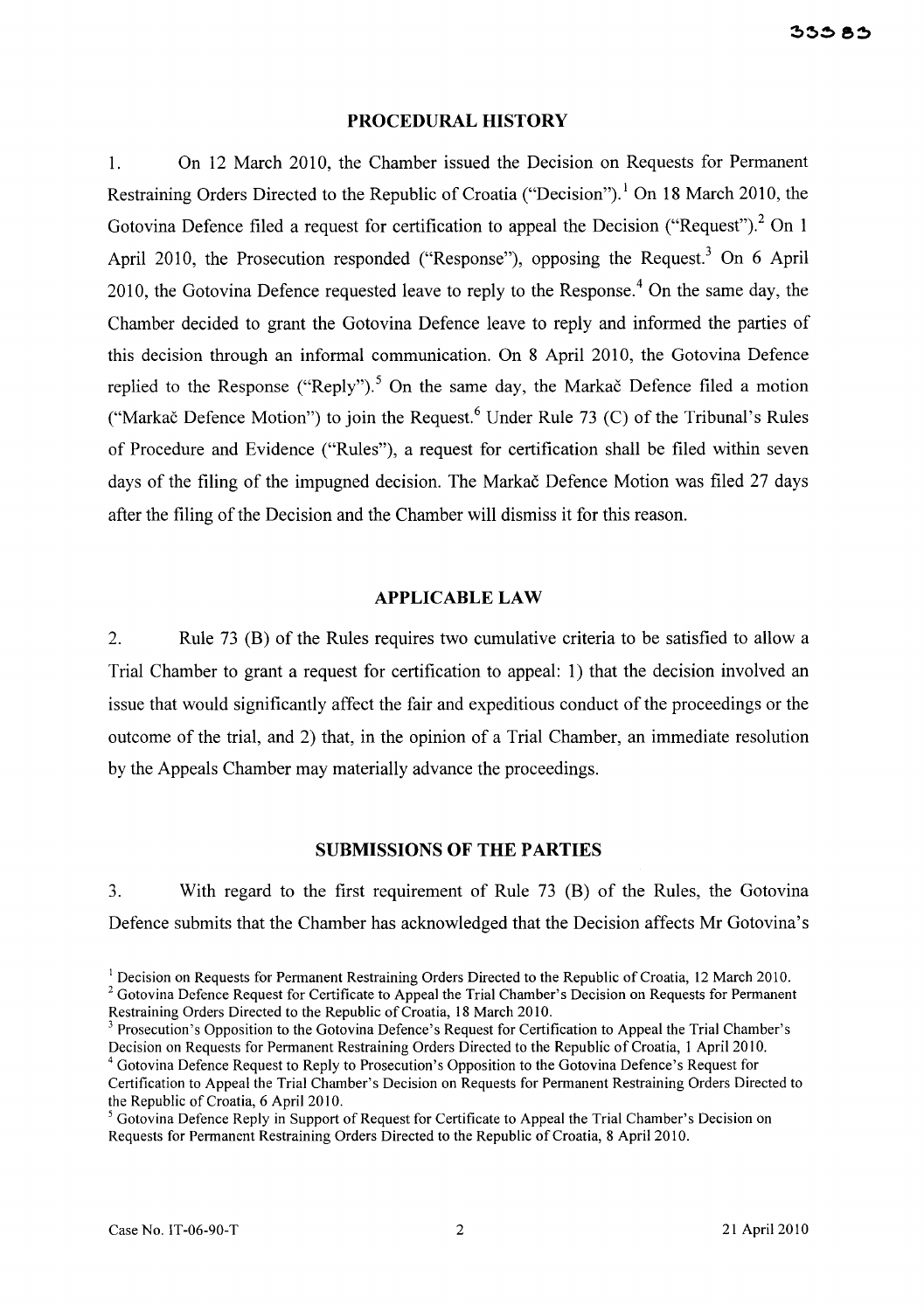fair trial rights and the proper functioning of the Defence.<sup>7</sup> The Gotovina Defence submits that it has no obligation to identify errors in the Decision. 8 The Gotovina Defence submits that the Chamber's application of a standard requiring actual, rather than possible, impediment or hindrance to the fulfilment of Defence tasks, is one of the issues it seeks to challenge on appeal.<sup>9</sup> According to the Gotovina Defence, this issue affects the fair and expeditious conduct of the proceedings.<sup>10</sup> The Gotovina Defence further submits that the Chamber erred in failing to inquire whether the Gotovina Defence had encountered actual impediments or hindrances, and that the Gotovina Defence had in fact stopped attempting to obtain evidence in the field, in order to protect investigators and witnesses from potential criminal charges.<sup>11</sup> This resulted, according to the Gotovina Defence, in actual injury to Mr Gotovina, by denying him access to evidence.<sup>12</sup> The Gotovina Defence finally submits that the Chamber's envisaged procedure for the protection of seized materials resulted in violations, in particular, of the right to counsel, the right against self-incrimination and the right to an appeal, which are issues that significantly affect the fair and expeditious conduct of proceedings.<sup>13</sup>

4. Prior to the filing of the Reply, the Prosecution argued that the Gotovina Defence had failed to allege any legal or factual error in the Decision, or identify which aspects of the Decision it challenged.<sup>14</sup> The Prosecution submitted that in its Decision, the Chamber found no serious impediment to the functioning of the Gotovina Defence resulting from the Republic of Croatia's ("Croatia") domestic proceedings.<sup>15</sup> The Prosecution submitted further that the Gotovina Defence had made no submissions prior to the Decision on the extent to which Croatia's domestic proceedings in fact impede or hinder the fulfilment of Defence tasks.<sup>16</sup>

5. With regard to the second requirement of Rule 73 (B) of the Rules, the Gotovina Defence submits that over the past 18 months, Croatia has persistently taken investigative steps against Gotovina Defence members, including by indicting Mr Ivanović in November

Request, para. 5.

- <sup>10</sup> Ibid., para. 11.
- $<sup>11</sup>$  Ibid., para. 12.</sup>
- $12$  Ibid.
- $13$  Ibid.

<sup>&</sup>lt;sup>6</sup> Defendant Mladen Markač's Joinder to Defendant Ante Gotovina's Request for Certificate to Appeal the Trial Chamber's Decision on Requests for Permanent Restraining Orders Directed to the Republic of Croatia, 8 April 2010.

 $8$  Reply, paras 1-3, 11.

Ibid., paras 5-10.

<sup>&</sup>lt;sup>14</sup> Response, paras 1-4.

 $<sup>15</sup>$  Ibid., para. 4.</sup>

<sup>16</sup> Ibid., para. 5.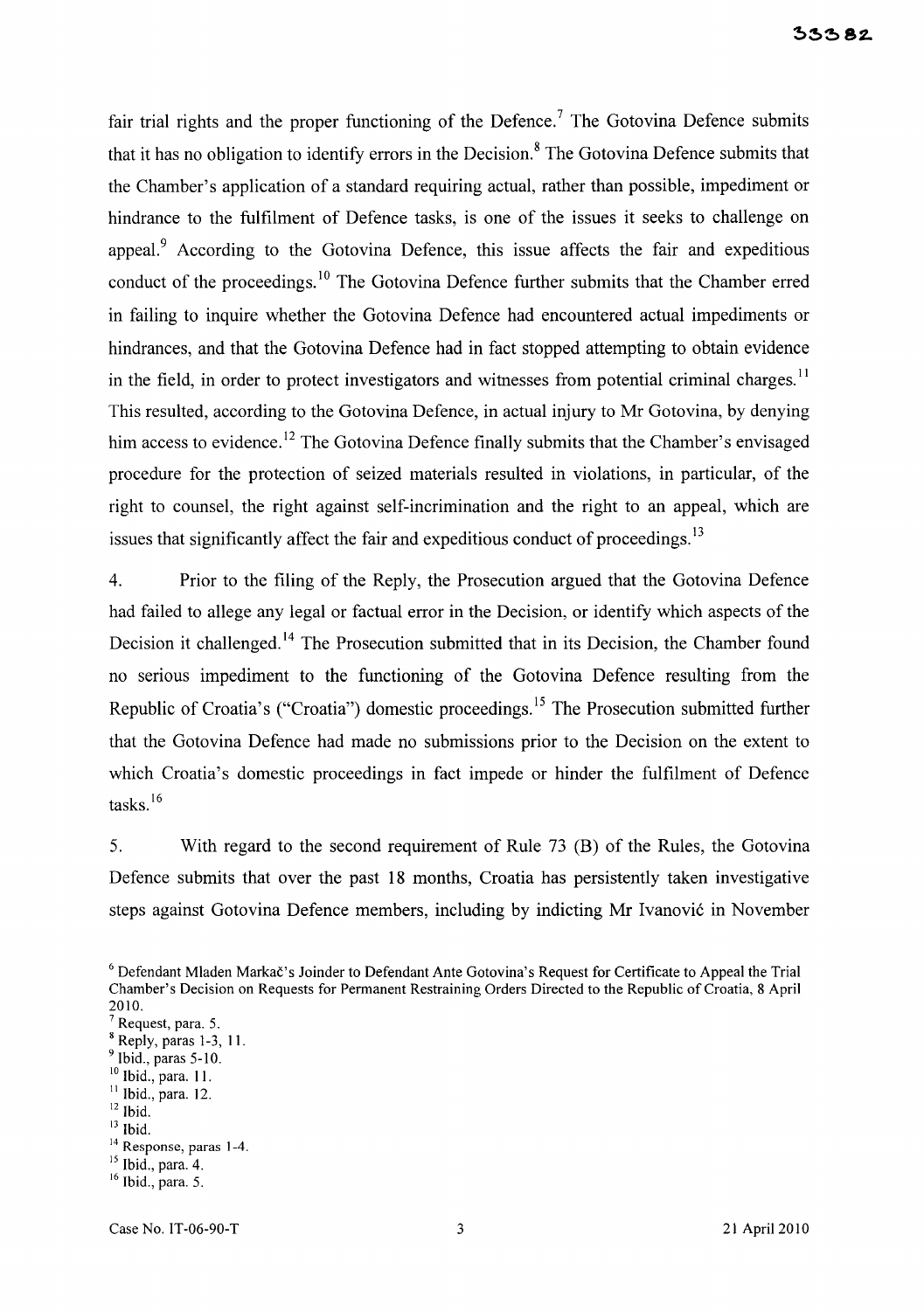2008; compelling Gotovina Defence members to attend police interviews in March and June 2009; and arresting Mr Ivanović, Mr Ribičić and Mr Hučić and seizing privileged materials from them in December  $2009$ .<sup>17</sup> The Gotovina Defence submits that the Croatian court proceedings against Mr Ivanovi6 are ongoing and are likely to continue for the foreseeable future and that Croatian authorities will undertake additional actions against Gotovina Defence members.<sup>18</sup> The Gotovina Defence submits that it will file additional motions before the Chamber seeking relief pursuant to the standard set out in the Decision.<sup>19</sup>

6. The Gotovina Defence further submits that the second requirement of Rule 73 (B) is not limited to the trial, but includes post-trial proceedings as well as those before the President of the Tribunal ("President") and before the independent body to which the Decision refers.<sup>20</sup> The Gotovina Defence submits that the President's involvement in the Chamber's envisaged procedure for the protection of seized materials may force him to recuse himself from hearing any appeal from Judgement in the *Gotovina et al.* case and that the President may refer the matter back to the Chamber on this basis, or for lack of jurisdiction.<sup>21</sup> The Gotovina Defence submits that an immediate resolution by the Appeals Chamber would (i) prevent further litigation before the Chamber, the President and the independent body; (ii) eliminate the possible disqualification of the President from sitting on an appeal in the *Gotovina et al.* case; and (iii) obviate the possibility that the President will refer the matter back to the Chamber.<sup>22</sup>

7. The Prosecution argues that the Gotovina Defence's claim that future Croatian actions will result in further litigation before the Chamber is speculative and lacks a concrete factual basis.<sup>23</sup> The Prosecution submits that the risk of further litigation before the Chamber is reduced by the late stage of the trial.<sup>24</sup> The Prosecution submits that a successful appeal of the Decision on the Gotovina Defence's request for Croatia to cease all investigative steps against Gotovina Defence members without a prior order of the Chamber could increase litigation before the Chamber, by forcing Croatia to litigate all investigative steps before the Chamber.<sup>25</sup> The Prosecution finally submits that the issues involved in the Decision are

- <sup>19</sup> Ibid., para. 10; Reply, para. 16.
- 20 Reply, paras 1, 13, 16.
- 21 Ibid., para. 14.
- $22$  Request, para. 11; Reply, paras 15-16.
- $23$  Response, paras 1, 6, 8.
- $24$  Ibid., para. 8.
- $25$  Ibid., para. 9.

<sup>&</sup>lt;sup>17</sup> Request, para. 9.

<sup>18</sup> Ibid., paras 9-10.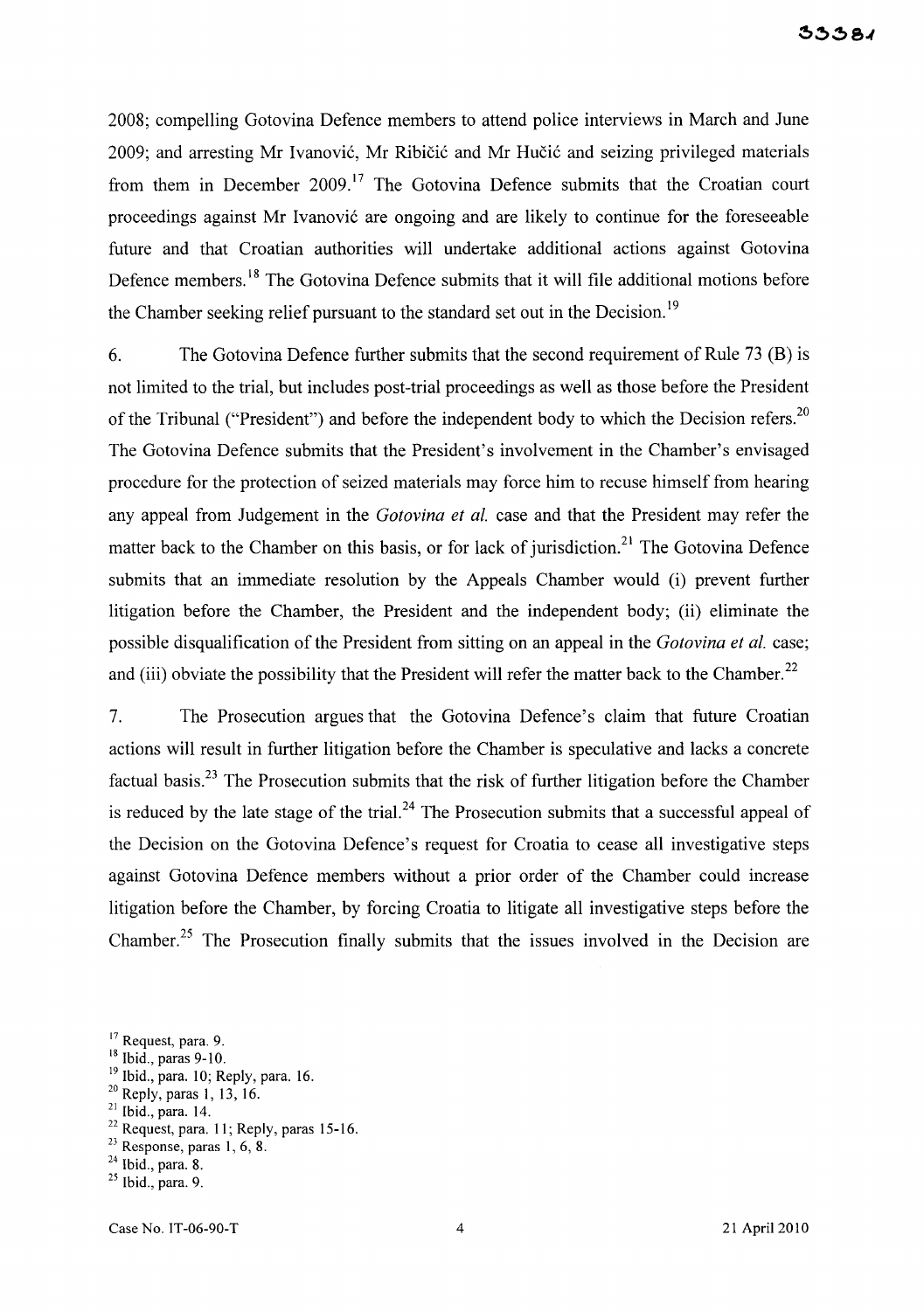peripheral to the proceedings and that an immediate resolution by the Appeals Chamber would have little, if any, impact, particularly at this late stage of the proceedings.<sup>26</sup>

#### **DISCUSSION**

8. With regard to the first requirement of Rule 73 (B) of the Rules, the Chamber notes that the Decision concerned, firstly, the protection of internal documents prepared by a party and of lawyer-client communications under Rules 70 (A) and 97 of the Rules. The Chamber recalls that Croatia's search and seizure of materials from the Gotovina Defence can, in certain circumstances, lead to a situation in which the protections under Rule 70 (A) and/or 97 of the Rules are not ensured. <sup>27</sup>**In** its Decision, the Chamber issued orders to the Gotovina Defence and Croatia, so as to ensure the protections of Rules 70 (A) and 97 of the Rules.<sup>28</sup> Secondly, the Decision concerned the treatment to be accorded to Defence members under the Statute. Croatia has initiated preliminary investigations and criminal proceedings against Gotovina Defence members. Such proceedings relating to acts which are closely connected to the performance of the defence members' functions can impede or hinder the fulfilment of those functions.<sup>29</sup> That could in turn, in certain circumstances, result in the infringement of an accused's right to a fair trial.<sup>30</sup> For these reasons, the Chamber finds that the Decision involves issues that could significantly affect the fair and expeditious conduct of the proceedings. The first requirement of Rule 73 (B) of the Rules is met.

9. With regard to the second requirement of Rule 73 (B) of the Rules, the Chamber considers that the submissions before it indicate that the preliminary investigations and criminal proceedings against Gotovina Defence members in Croatia are ongoing. These investigations and proceedings may in the future present practical obstacles to the performance of their functions, as well as possibly having a chilling effect on some or all Gotovina Defence members, during the remainder of the *Gotovina et al.* case, including proceedings on appeal of the Judgement, if such an appeal is filed.<sup>31</sup> Consequently, the situation for which the Gotovina Defence requested relief may further develop and present

 $26$  Ibid., para. 10.

<sup>&</sup>lt;sup>27</sup> Decision, paras 37-38; Decision on Requests for Temporary Restraining Orders Directed to the Republic of Croatia and Reasons for the Chamber's Order of 11 December 2009, 18 December 2009 ("Decision of 18 December 2009"), paras 16-17.

<sup>&</sup>lt;sup>28</sup> Decision, paras  $40-43$ , 77 (4).

<sup>&</sup>lt;sup>29</sup> Ibid., para. 64; Decision on Defendant Ante Gotovina's Motion for a Restraining Order against the Republic of Croatia, 23 July 2009 ("Decision of23 July 2009"), para. 18. 30 Ibid.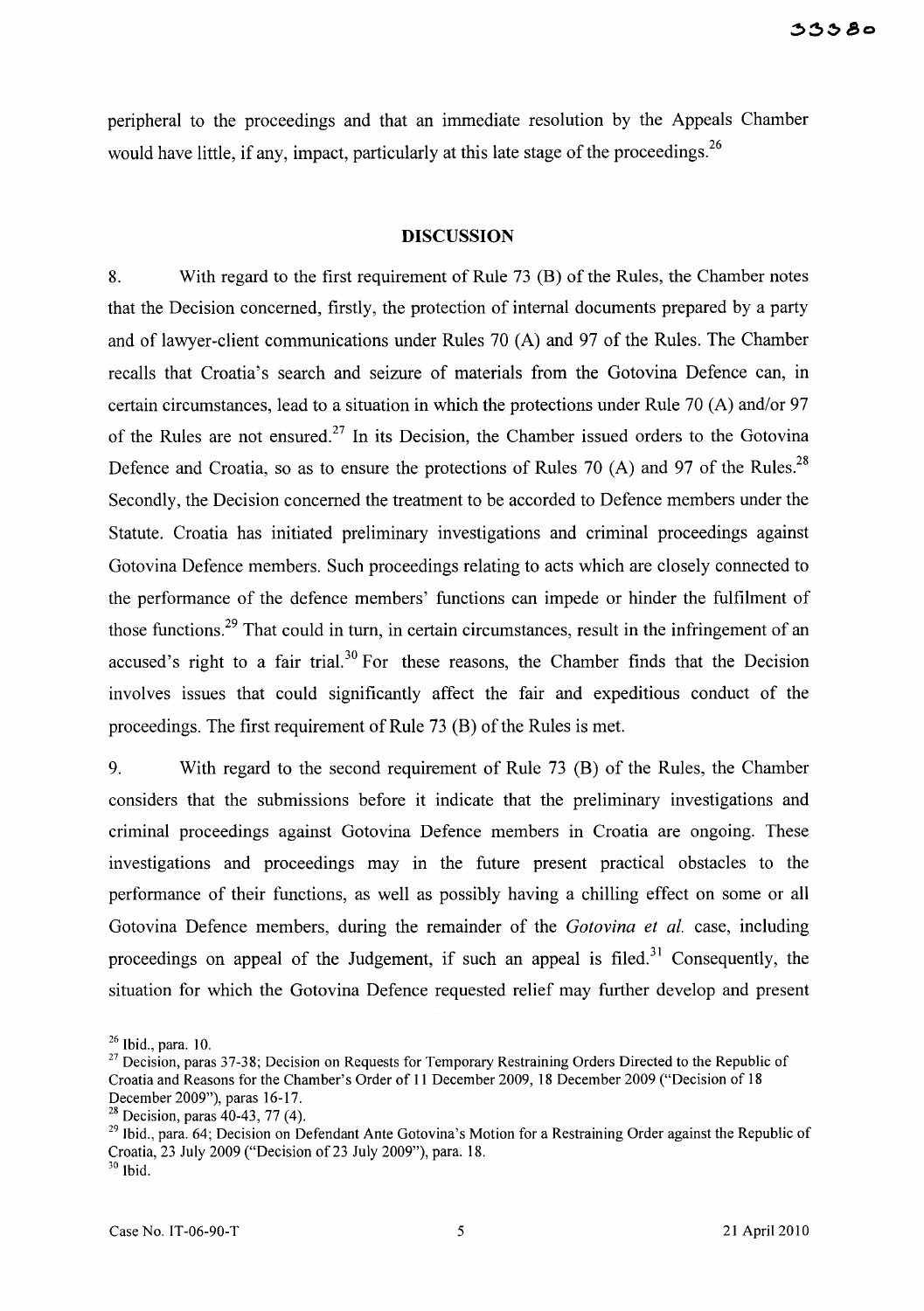issues that could significantly affect the fair and expeditious conduct of the proceedings in the *Gotovina et al.* case. Should the Appeals Chamber find that the Chamber has erred in its Decision, there may be a better opportunity to provide a remedy for any such errors during trial following an interlocutory appeal, rather than on appeal after the Judgement has been rendered. Moreover, the Gotovina Defence has indicated that it will seek further relief before the Chamber in relation to the issue dealt with in the Decision. Consequently, this issue is likely to give rise to further time-consuming litigation before the Chamber, which has already issued three related decisions, in July and December 2009 and in March  $2010$ <sup>32</sup> Considering the complexity of the issue of the treatment to be accorded to Defence members under the Statute, a determination by the Appeals Chamber could expedite, prevent, simplify and/or clarify any further litigation before the Chamber.

lO. The Chamber further considers with regard to the second requirement of Rule 73 (B) of the Rules, that the Decision ordered Croatia and the Gotovina Defence to communicate with each other with a view to reaching an agreement with regard to the seized materials.<sup>33</sup> The Decision further ordered the Gotovina Defence, if it could not reach an agreement with Croatia on certain materials, to contact the President with a view to seeking a determination by an independent body.<sup>34</sup> The issues dealt with in the Decision will require further actions by Croatia, the Gotovina Defence, and possibly the President, and may give rise to further litigation before an independent body possibly to be set up by the President. A determination by the Appeals Chamber of the issues dealt with in the Decision may confirm, obviate or otherwise adjust the need for such further actions. In light of the novel, complex and timeconsuming nature of the further actions ordered or proposed in the Decision, the Chamber considers that it is necessary for all parties concerned to proceed on grounds not open to a future challenge on an appeal after the Judgement has been rendered, which may come after many or all of the actions have been undertaken. A possible determination by the Appeals Chamber on appeal of the Judgement could, at that late stage, cause serious delays and/or affect significant portions of the actions taken on the basis of the Chamber's orders. For these reasons, the Chamber finds that the immediate resolution by the Appeals Chamber will materially advance the proceedings. The second requirement of Rule 73 (B) of the Rules is also met.

<sup>&</sup>lt;sup>31</sup> See Decision, para. 72.

 $32$  See Decision of 23 July 2009; Decision of 18 December 2009; Decision.

<sup>&</sup>lt;sup>33</sup> Decision, para. 77 (4) (c)-(d).

 $34$  Ibid., para. 77 (4) (e).